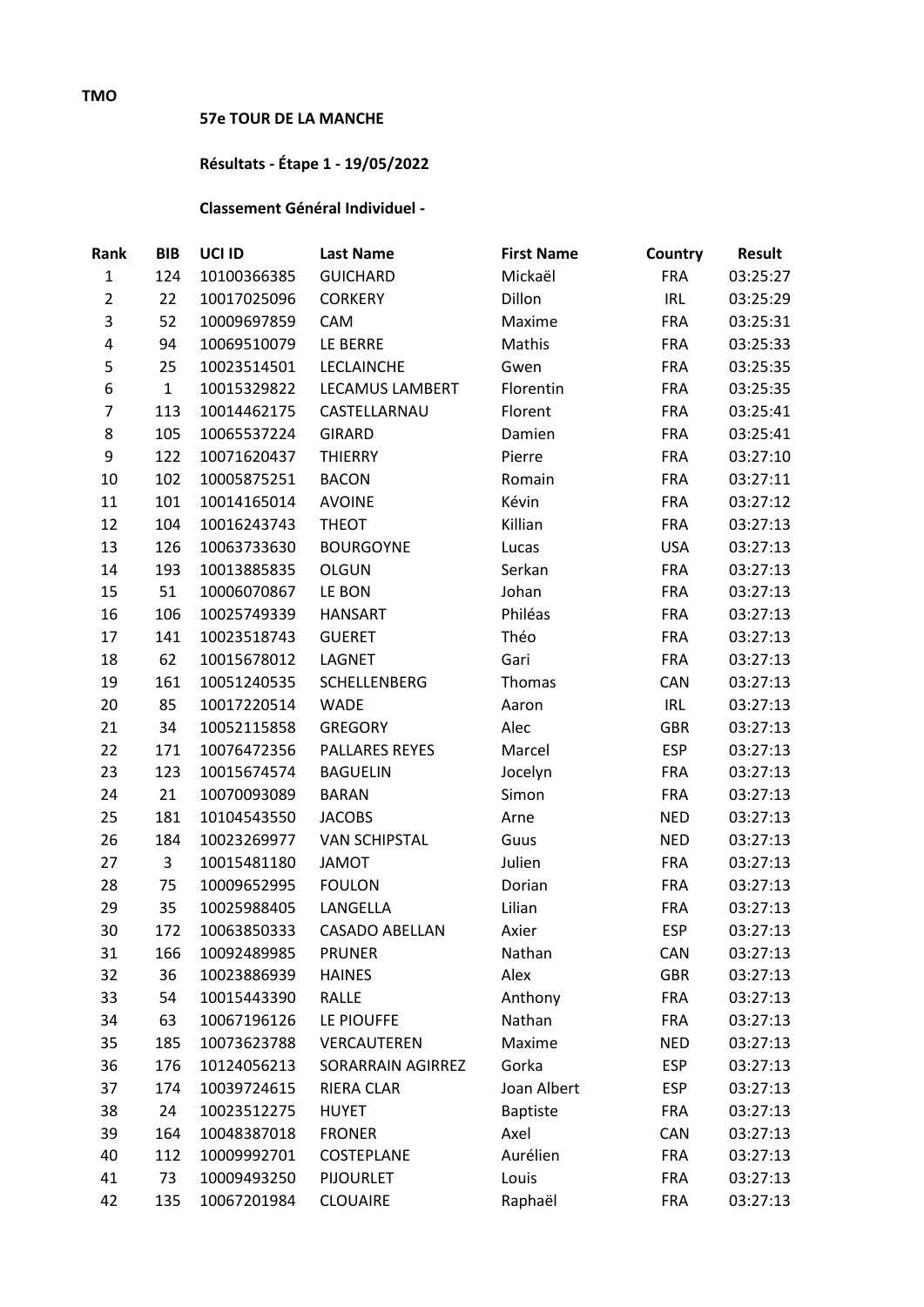| 43 | 162            | 10103758153 | <b>KINNIBURGH</b> | Reid            | CAN        | 03:27:13 |
|----|----------------|-------------|-------------------|-----------------|------------|----------|
| 44 | 163            | 10100978596 | <b>OLIPHANT</b>   | Aidan           | CAN        | 03:27:13 |
| 45 | 76             | 10068492690 | <b>ELIOTT</b>     | Pierre          | <b>FRA</b> | 03:27:13 |
| 46 | 46             | 10067494402 | WALLIANG          | Thibault        | <b>FRA</b> | 03:27:13 |
| 47 | 183            | 10050134129 | <b>SENDERS</b>    | Sverre          | <b>NED</b> | 03:27:13 |
| 48 | 23             | 10067738821 | RENARD HAQUIN     | Henri françois  | <b>FRA</b> | 03:27:13 |
| 49 | 5              | 10016518373 | VALOGNES          | Thibault        | <b>FRA</b> | 03:27:13 |
| 50 | 45             | 10015459861 | <b>GERMAIN</b>    | Thibault        | <b>FRA</b> | 03:27:13 |
| 51 | 6              | 10066969184 | DELARUE           | Max             | <b>FRA</b> | 03:27:13 |
| 52 | 125            | 10066070421 | <b>LAURANS</b>    | Théo            | <b>FRA</b> | 03:27:13 |
| 53 | 61             | 10027474929 | <b>GACHIGNARD</b> | Thomas          | <b>FRA</b> | 03:27:13 |
| 54 | 133            | 10015465925 | MALLE             | Nicolas         | <b>FRA</b> | 03:27:13 |
| 55 | 165            | 10059594659 | <b>MENEGON</b>    | Nicholas        | <b>CAN</b> | 03:27:13 |
| 56 | 91             | 10070995694 | COSTIOU           | Ewen            | <b>FRA</b> | 03:27:13 |
| 57 | 132            | 10007531830 | <b>RENAULT</b>    | Maxime          | <b>FRA</b> | 03:27:13 |
| 58 | 92             | 10016244248 | COTARD            | Theo            | <b>FRA</b> | 03:27:13 |
| 59 | 74             | 10023549358 | <b>BEZZA</b>      | Quentin         | <b>FRA</b> | 03:27:13 |
| 60 | 41             | 10026282233 | <b>BOLOT</b>      | Simon           | <b>FRA</b> | 03:27:13 |
| 61 | 186            | 10022741632 | VERMEULEN         | Jordy           | <b>NED</b> | 03:27:13 |
| 62 | 95             | 10015363568 | LE CLEC'H         | Lomig           | <b>FRA</b> | 03:27:13 |
| 63 | 121            | 10024792372 | <b>BENNETT</b>    | Stéfan          | <b>FRA</b> | 03:27:13 |
| 64 | 136            | 10069606372 | <b>MEAL</b>       | Theo            | <b>FRA</b> | 03:27:13 |
| 65 | 173            | 10037632041 | ORTEGA SORO       | Gorka           | <b>ESP</b> | 03:27:13 |
| 66 | 134            | 10025857352 | <b>CHAUVIN</b>    | Tom             | <b>FRA</b> | 03:27:13 |
| 67 | 55             | 10016242632 | CHANDEMERLE       | Hugo            | <b>FRA</b> | 03:27:13 |
| 68 | 15             | 10007421995 | <b>RACAULT</b>    | Ronan           | <b>FRA</b> | 03:27:13 |
| 69 | 83             | 10065929668 | ARHIE             | Kevin           | <b>FRA</b> | 03:27:13 |
| 70 | 81             | 10026563331 | ARHIE             | Vincent         | <b>FRA</b> | 03:27:13 |
| 71 | 71             | 10055974034 | <b>DAMIENS</b>    | Mickael         | <b>FRA</b> | 03:27:13 |
| 72 | $\overline{2}$ | 10007776451 | LEVASSEUR         | Jordan          | <b>FRA</b> | 03:27:13 |
| 73 | 195            | 10076548340 | QUERE             | Pierre yves     | <b>FRA</b> | 03:27:13 |
| 74 | 26             | 10068086405 | <b>THOMAS</b>     | Théo            | <b>FRA</b> | 03:27:13 |
| 75 | 111            | 10067066992 | <b>ROMEO</b>      | Hugo            | <b>FRA</b> | 03:27:13 |
| 76 | 66             | 10074972593 | <b>MILLET</b>     | Hugo            | <b>FRA</b> | 03:27:13 |
| 77 | 12             | 10026043470 | <b>POL</b>        | Gaëtan          | <b>FRA</b> | 03:27:13 |
| 78 | 145            | 10024817533 | LESELLIER         | Arnaud          | <b>FRA</b> | 03:27:13 |
| 79 | 192            | 10060304779 | <b>TUIL</b>       | Marvin          | <b>FRA</b> | 03:27:13 |
| 80 | 143            | 10023514295 | <b>GILLES</b>     | Cyprien         | <b>FRA</b> | 03:27:13 |
| 81 | 11             | 10023572600 | <b>MILLON</b>     | Simon           | <b>FRA</b> | 03:27:13 |
| 82 | 151            | 10027470784 | LE LAY            | Aurélien        | <b>FRA</b> | 03:27:13 |
| 83 | 42             | 10011040604 | <b>BULLER</b>     | John            | <b>IRL</b> | 03:27:13 |
| 84 | 31             | 10008151216 | <b>JOLIBERT</b>   | Clément         | <b>FRA</b> | 03:27:13 |
| 85 | 115            | 10026342049 | LAVIGNE           | <b>Baptiste</b> | <b>FRA</b> | 03:27:13 |
| 86 | 13             | 10065915019 | <b>POLETTO</b>    | Antoine         | <b>FRA</b> | 03:27:13 |
| 87 | 33             | 10027680851 | WARMERDAM         | Max             | <b>FRA</b> | 03:27:13 |
| 88 | 153            | 10026645577 | <b>JAUNY</b>      | Alexis          | <b>FRA</b> | 03:27:13 |
| 89 | 131            | 10009572971 | DELAPLACE         | Cédric          | <b>FRA</b> | 03:27:13 |
| 90 | 114            | 10023513689 | <b>COUTURE</b>    | Cyril           | <b>FRA</b> | 03:27:13 |
| 91 | 64             | 10026188465 | <b>POIRIER</b>    | Clement         | <b>FRA</b> | 03:27:13 |
| 92 | 53             | 10014675171 | <b>POISSON</b>    | Damien          | <b>FRA</b> | 03:27:13 |
|    |                |             |                   |                 |            |          |